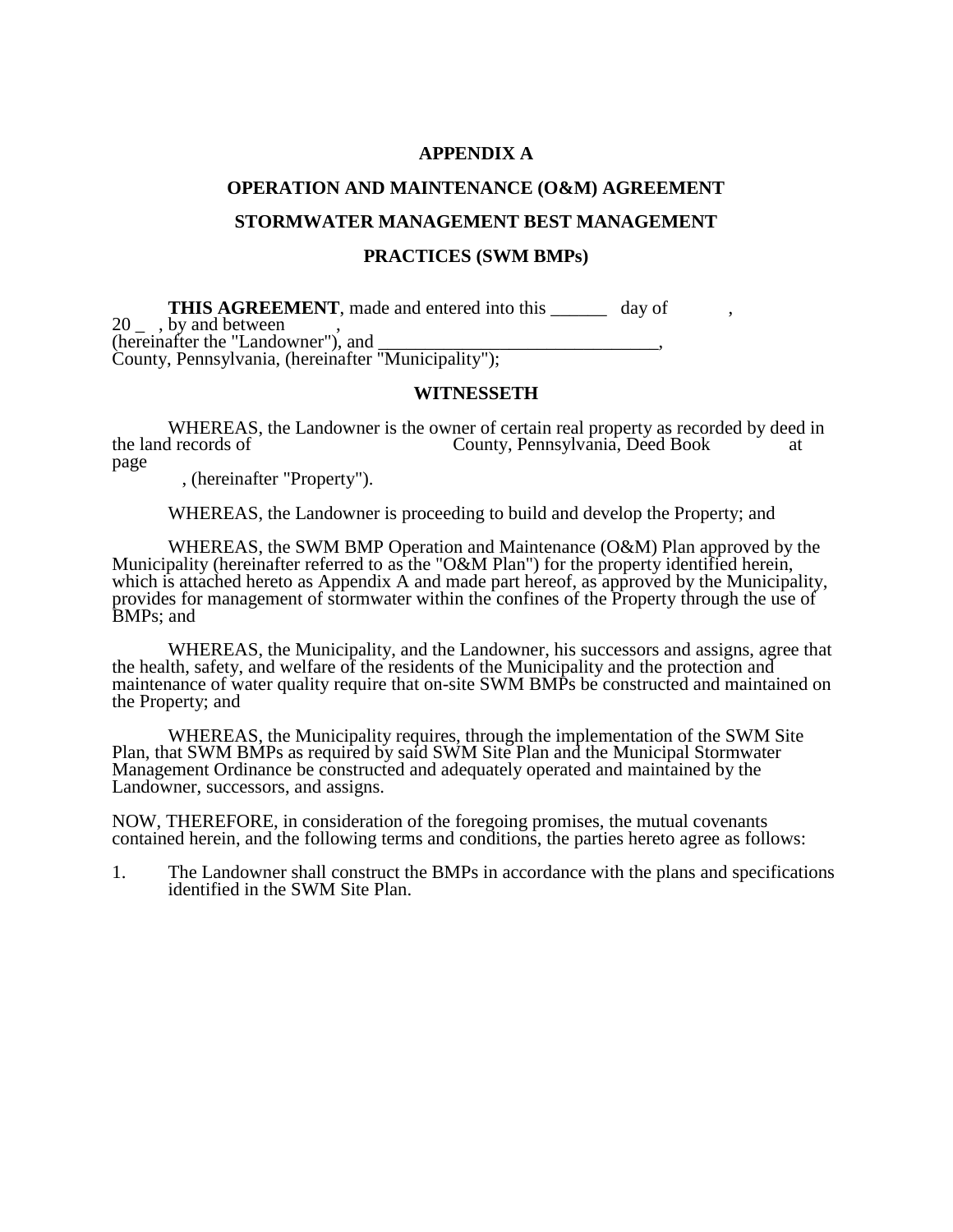- 2. The Landowner shall operate and maintain the BMPs as shown on the SWM Plan in good working order in accordance with the specific operation and maintenance requirements noted on the approved O&M Plan.
- 3. The Landowner hereby grants permission to the Municipality, its authorized agents and employees, to enter upon the property, at reasonable times and upon presentation of proper credentials, to inspect the BMPs whenever necessary. Whenever possible, the Municipality shall notify the Landowner prior to entering the property.
- 4. In the event the Landowner fails to operate and maintain the BMPs per paragraph 2., the Municipality or its representatives may enter upon the Property and take whatever action is deemed necessary to maintain said BMP(s). It is expressly understood and agreed that the Municipality is under no obligation to maintain or repair said facilities, and in no event shall this Agreement be construed to impose any such obligation on the Municipality.
- 5. In the event the Municipality, pursuant to this Agreement, performs work of any nature, or expends any funds in performance of said work for labor, use of equipment, supplies, materials, and the like, the Landowner shall reimburse the Municipality for all expenses (direct and indirect) incurred within ten (10) days of receipt of invoice from the Municipality.
- 6. The intent and purpose of this Agreement is to ensure the proper maintenance of the onsite BMPs by the Landowner; provided, however, that this Agreement shall not be deemed to create or effect any additional liability of any party for damage alleged to result from or be caused by stormwater runoff.
- 7. The Landowner, its executors, administrators, assigns, and other successors in interests, shall release the Municipality from all damages, accidents, casualties, occurrences, or claims which might arise or be asserted against said employees and representatives from the construction, presence, existence, or maintenance of the BMP(s) by the Landowner or Municipality.
- 8. The Municipality may inspect the BMPs at a minimum of once every three (3) years to ensure their continued functioning. Optionally, at its sole discretion, the Municipality may inspect the BMPs at more or less frequent intervals.

This Agreement shall be recorded at the Office of the Recorder of Deeds of County, Pennsylvania, and shall constitute a covenant running with the Property and/or equitable servitude, and shall be binding on the Landowner, his administrators, executors, assigns, heirs, and any other successors in interests, in perpetuity.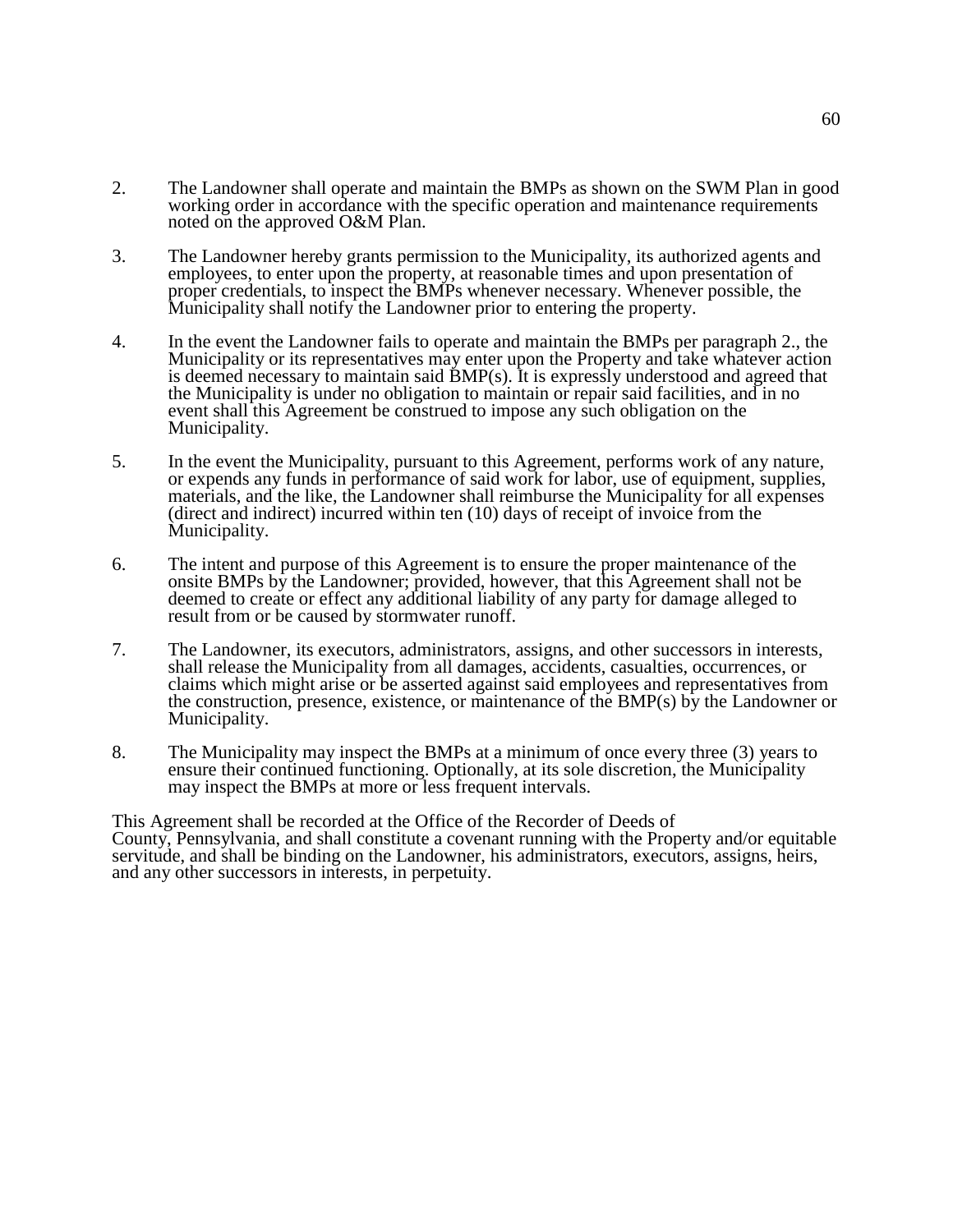ATTEST:

WITNESS the following signatures and seals:

(SEAL) For the Municipality:

For the Landowner:

ATTEST:

(City, Borough, Township) County of the county of the county of the set of the country of the country of the country of the country of the country of the country of the country of the country of the country of the country of the country of the coun I, \_\_\_\_\_\_\_\_\_\_\_\_\_\_\_\_\_\_\_\_\_\_\_\_\_\_\_\_\_\_\_\_\_\_\_\_, a Notary Public in and for the county and state aforesaid, whose commission expires on the  $\frac{1}{2}$  day of  $\frac{1}{2}$ , 20, do hereby certify that whose name(s) is/are signed to the foregoing Agreement bearing date of the day of ,  $20 \, \degree$  , has acknowledged the same before me in my said county and state.

GIVEN UNDER MY HAND THIS day of , 20 .

 $\frac{1}{2}$  ,  $\frac{1}{2}$  ,  $\frac{1}{2}$  ,  $\frac{1}{2}$  ,  $\frac{1}{2}$  ,  $\frac{1}{2}$  ,  $\frac{1}{2}$  ,  $\frac{1}{2}$  ,  $\frac{1}{2}$  ,  $\frac{1}{2}$  ,  $\frac{1}{2}$  ,  $\frac{1}{2}$  ,  $\frac{1}{2}$  ,  $\frac{1}{2}$  ,  $\frac{1}{2}$  ,  $\frac{1}{2}$  ,  $\frac{1}{2}$  ,  $\frac{1}{2}$  ,  $\frac{1$ NOTARY PUBLIC (SEAL)

60A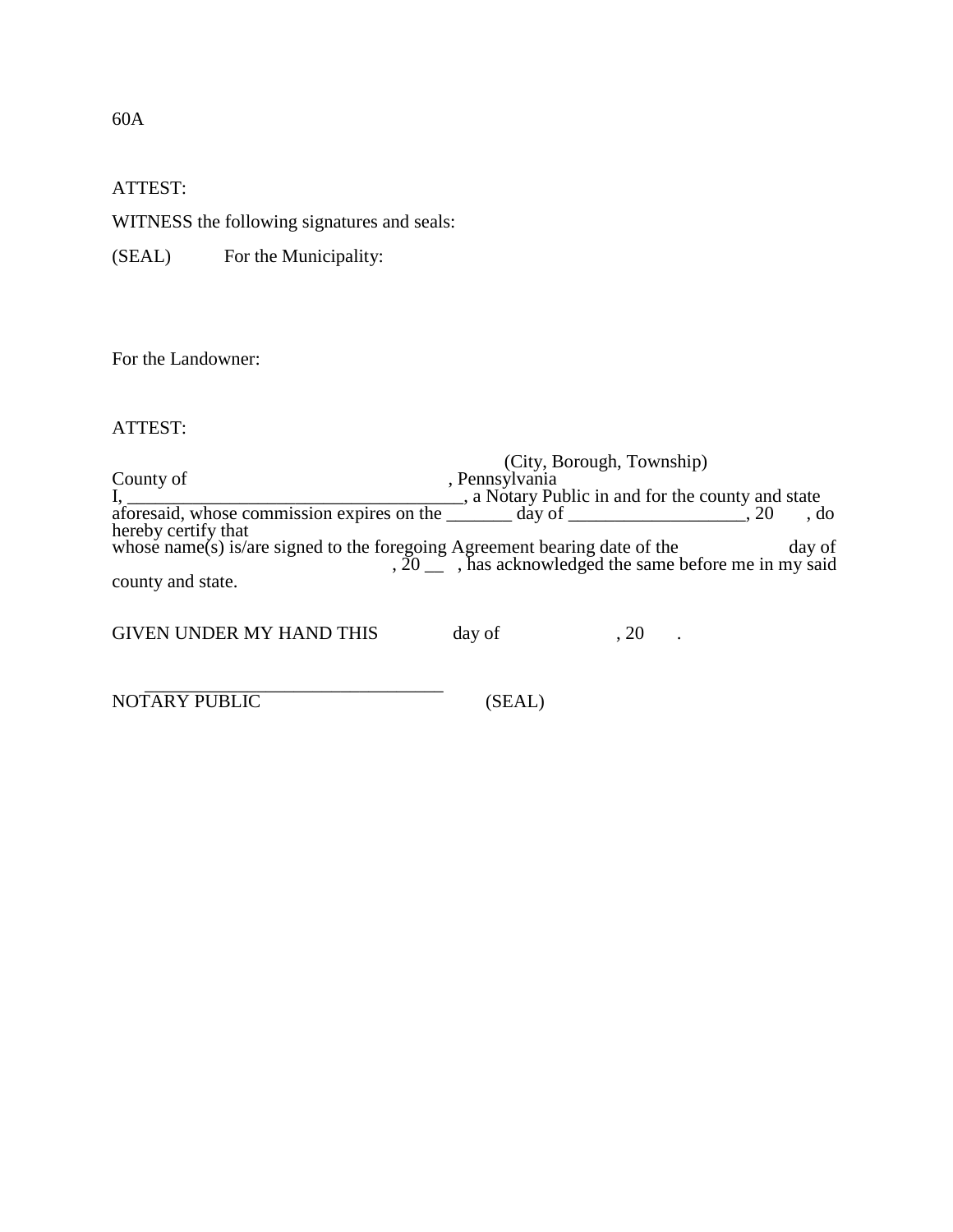# **APPENDIX B**

# **DISCONNECTED IMPERVIOUS AREA (DIA)**

# B.1. Rooftop Disconnection

When rooftop down spouts are directed to a pervious area that allows for infiltration, filtration, and increased time of concentration, the rooftop may qualify as completely or partially DIA and a portion of the impervious rooftop area may be excluded from the calculation of total impervious area.

A rooftop is considered to be completely or partially disconnected if it meets the requirements listed below:

- The contributing area of rooftop to each disconnected discharge is 500 square feet or less, and
- The soil, in proximity of the roof water discharge area, is not designated as hydrologic soil group "D" or equivalent, and
- The overland flow path from roof water discharge area has a positive slope of five percent (5%) or less.

For designs that meet these requirements, the portion of the roof that may be considered disconnected depends on the length of the overland path as designated in Table B.1.

| <b>Table B.1: Partial Rooftop Disconnection</b> |                                          |
|-------------------------------------------------|------------------------------------------|
| <b>Length of Pervious Flow Path*</b>            | <b>Roof Area Treated as Disconnected</b> |
| (f <sub>t</sub> )                               | (% of contributing area)                 |
| $0 - 14$                                        | $\theta$                                 |
| $15 - 29$                                       | 20                                       |
| $30 - 44$                                       | 40                                       |
| $45 - 59$                                       | 60                                       |
| $60 - 74$                                       | 80                                       |
| 75 or more                                      | 100                                      |
|                                                 |                                          |

\* Flow path cannot include impervious surfaces and must be at least 15 feet from any impervious surfaces.

60C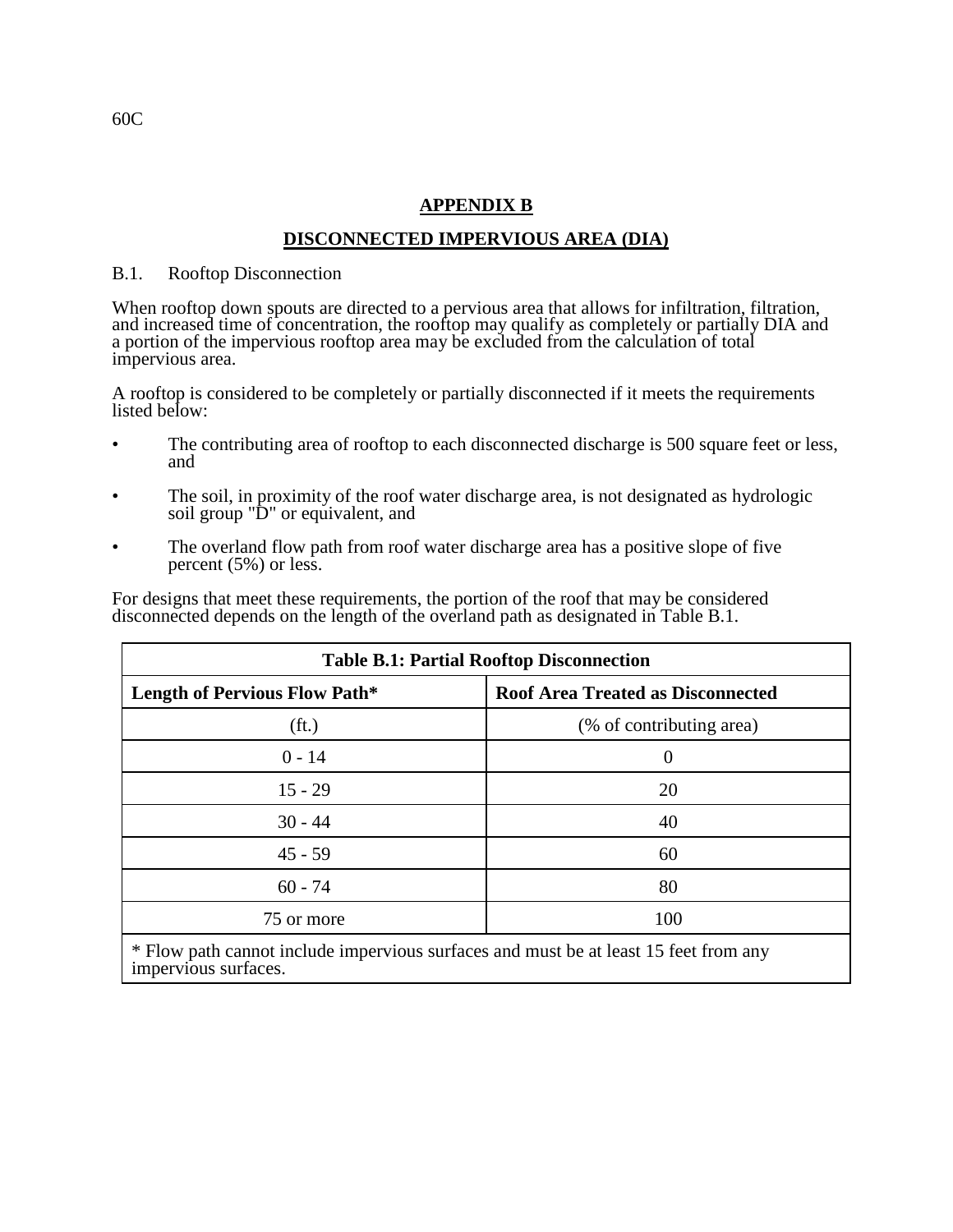### B.2. Pavement Disconnection

When pavement runoff is directed to a pervious area that allows for infiltration, filtration, and increased time of concentration, the contributing pavement area may qualify as a DIA that may be excluded from the calculation of total impervious area. This applies generally only to small or narrow pavement structures such as driveways and narrow pathways through otherwise pervious areas, e.g., a walkway or bike path through a park.

Pavement is disconnected if the pavement, or area adjacent to the pavement, meets the requirements below:

- The contributing flow path over impervious area is not more than 75 feet, and
- The length of overland flow is greater than or equal to the contributing length, and
- The soil is not designated as hydrologic soil group "D" or equivalent, and
- The slope of the contributing impervious area is five percent (5%) or less, and
- The slope of the overland flow path is five percent  $(5\%)$  or less.

If the discharge is concentrated at one or more discrete points, no more than 1,000 square feet may discharge to any one point. In addition, a gravel strip or other spreading device is required for concentrated discharges. For non-concentrated discharges along the edge of the pavement, this requirement is waived; however, there must be a provision for the establishment of vegetation along the pavement edge and temporary stabilization of the area until vegetation becomes stabilized.

# REFERENCE

Philadelphia Water Department. 2006. Stormwater Management Guidance Manual. Section 4.2.2: Integrated Site Design. Philadelphia, PA.